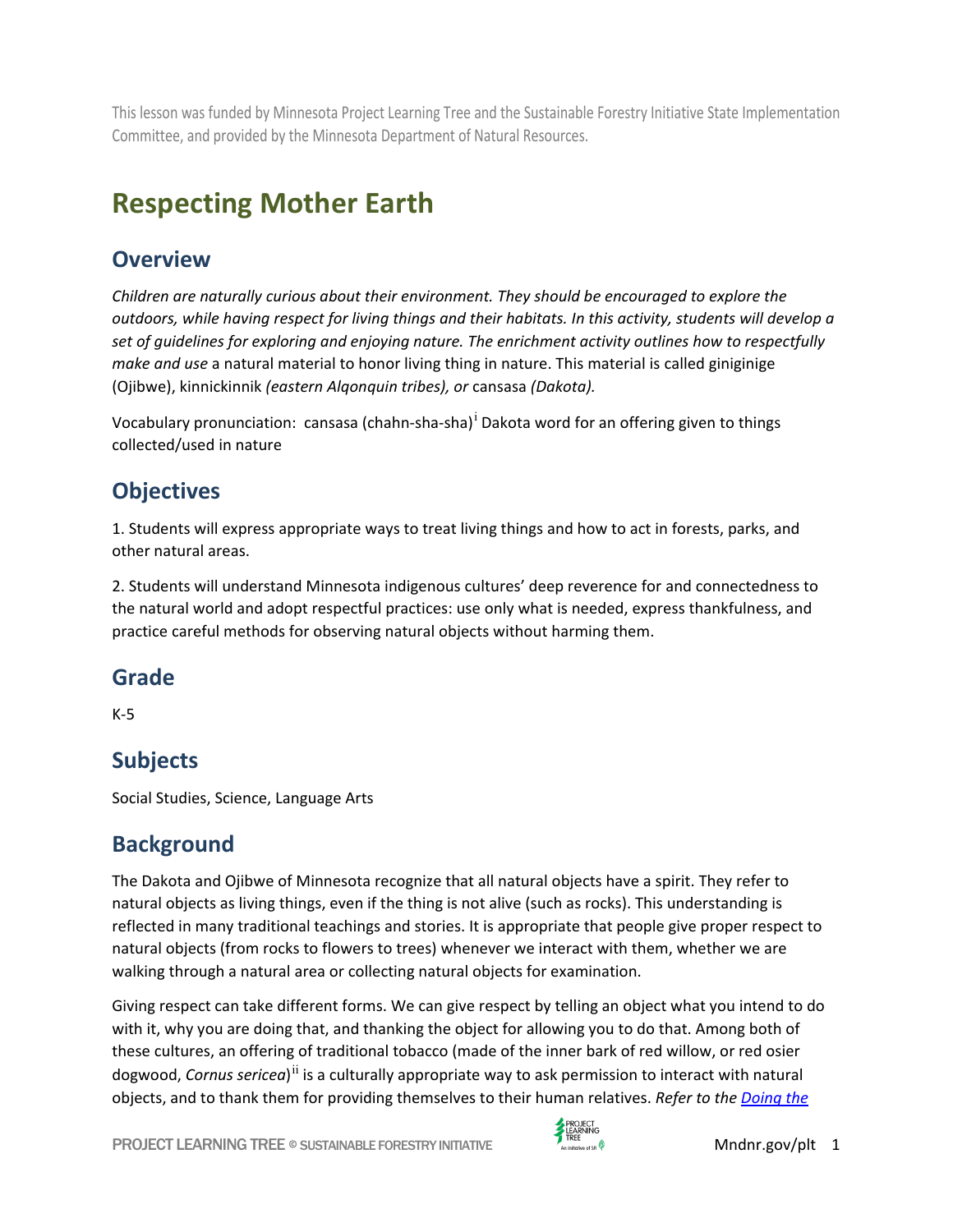#### *[Activity](#page-1-0) for guidelines on how to make this traditional tobacco with students. Refer to the [Student Page:](#page-5-0)  Trees* [Mitigoog](#page-5-0) *for an Anishinaabe story about the spirit of trees and asking permission.*

Traditional tobacco<sup>[1](#page-1-1)</sup> made from red bark is known as giniginige (Ojibwe) or *cansasa* (Dakota). While giniginige*/cansasa,* served many purposes, it was used primarily as an offering and communication method to carry messages to the Great Spirit through smoking—holding smoke in one's mouth before releasing it with a message, known as "sacred breath." See Enrichment (Students do not smoke in this lesson—they learn how to create traditional "tobacco" and honor nature.)

Red bark comes from the red willow (red osier dogwood), a deciduous shrub that grows in northern and western North America. It prefers moist soil and shaded areas, especially near water. Commonly used in landscaping, it is easily identified in the winter when its bright red bark stands out against the snow. According to community members from the Ojibwe and Dakota, the harvest of this plant should begin in the winter, in February. Harvest can last through the winter (Ojibwe) or until the first thunderstorm (Dakota). When harvested, remove only the top 5 inches of the plant. You can replant the cut end to propagate new growth, if conditions allow. This harvest should begin with an offering. However, on your first time harvesting to produce giniginige*/cansasa,* provide a verbal offering (you can return to the plant from which you harvested and provide a later offering after you have completed the process). To use the giniginige or *cansasa*, give students the opportunity to offer a small amount of the bark to the natural area they are about to explore, followed by an offering to any natural object that may be collected as part of the lesson or activity.

Note: As with all lessons on indigenous cultures, it's always a good idea to invite a local indigenous person to share stories with students.

# <span id="page-1-0"></span>**Doing the Activity**

- 1. Have students name rules or guidelines they think would make sense for how they should behave when learning outdoors. List these on the board. Here are some examples:
	- Stay on marked trails.
	- Be safe
	- Don't litter
	- Pick up litter left by others
	- Don't carve or draw on trees, rocks, or property
	- Show respect and care for all living things.
	- Be careful with fire.
	- Leave an area in the same condition as, or better than, when you go there.
- 2. Read the story on the [Student Page, Trees \(](#page-6-0)*Mitigoog*), as told by Nancy Jones. Read it slowly, showing them [pictures of trees](#page-8-0) as you go. Stop at intervals to summarize the story and to have student draw pictures of what they imagine. For grades PreK-K, it is preferable to learn the story yourself and retell it to students in shorter and simpler form.
- 3. After reading the story, ask the following questions:
	- a. How did the story make you feel?



<span id="page-1-1"></span><sup>1</sup> Traditional tobacco made from red bark predates use of *Nicotiana rustica*<sup>1</sup> (commercial tobacco products), which are used only for personal satisfaction. Traditional tobacco is used for spiritual purposes only.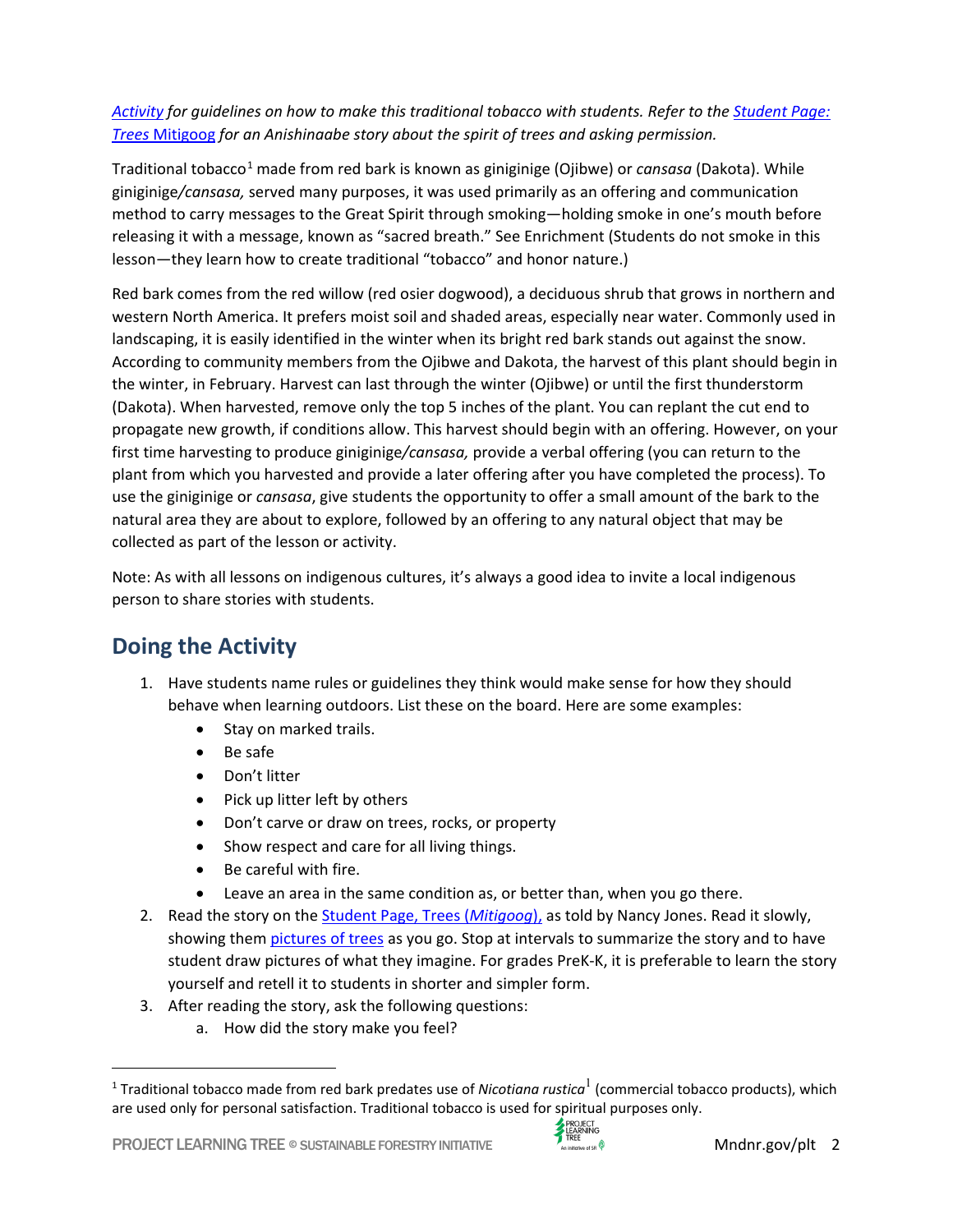- b. How was the white spruce helpful? How was the cedar, jack pine, poplar, basswood, and willow trees helpful?
- c. Why should we not cut down trees without having a purpose?
- d. What are some ways we can respect trees?
- **4.** Discuss *what* natural objects people like to collect and *why* people like to collect them. Examples might include:

| <b>Natural things</b>          | Why                                        |
|--------------------------------|--------------------------------------------|
| <b>Birch</b>                   | To make canoes, baskets                    |
| <b>Flowers</b>                 | Because they are pretty                    |
| <b>Stones</b>                  | Because they are pretty                    |
| <b>Sticks</b>                  | To make forts, to build a fire             |
| Leaves                         | Because they are pretty, to use in artwork |
| Sap from maple                 | To eat                                     |
| Seeds                          | To plant or eat                            |
| Pitch from balsam fir, willows | To make medicine                           |
| Cedar                          | To make cradleboards                       |

Have the students generate a list on the board. Go over the list with the students, discussing what might be all right to collect and what should be left in nature. Tell them that even picking flowers is usually not necessary because flowers can be enjoyed right where they are. Explain how each fallen leaf and rock is a part of the habitat of living things. While one thing may not be missed, if everyone in the class took one, it could make a big difference.

5. Have the group look at the rules they generated in Step 1. Ask them: Are there any rules to add or change? Adjust the rules on the board accordingly.

> While doing this, guide the conversation to deeper concepts. In Indian culture, all objects are considered alive (including rocks) and part of our world. How could we observe and respect objects without destroying them? How do other plants and animals depend on a natural object (like fallen leaves)? If we pick up a thing to examine it closely, we need to replace it exactly how we found it—other living things such as bugs, birds, or foxes may depend on its specific placement. When we need to use objects to live, such as gathering wood to burn or build homes, or gathering berries to eat, always remember that taking requires thanks. We must be sure to take and use only what we need, and no more.

6. For 2-5 graders, ask students to each choose one of the rules. They should write the rule at the bottom of a piece of paper and draw a picture illustrating it above. The pictures should be line drawings (coloring book style) in pencil. Make photocopies of all the pictures and bind them into coloring books that can be distributed to a group of younger students.

For PreK-K and first graders, lead an exercise in which the students act out the rules they listed in Step 1. After they've practiced each one several times, play a game in which you call out a rule and they act it out until you call out another one.

Go outside and practice some examples of rules from Indian culture such as:

• Putting things back exactly where they found it (*pick up a stick, look at it, and put it back exactly as it was found)*

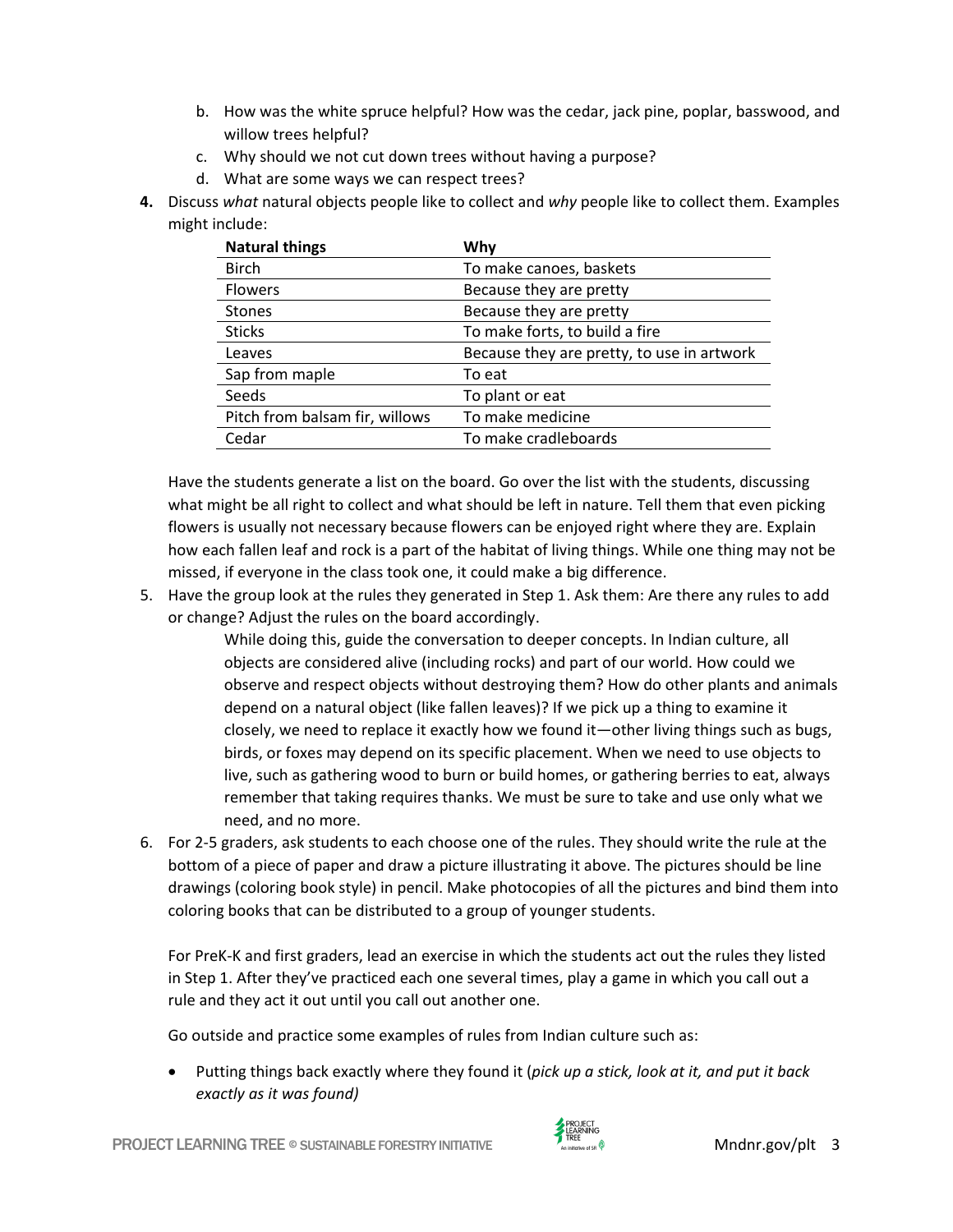- Observing something closely without disturbing it (*look at tree bark or other natural object, using gentle hands or hands in pockets)*
- Thanking an object for helping you *(pick an edible berry, tell it that you'd like to eat it, to savor and eat it, and then thank the berry bush for giving you food energy. Or find a flower (don't pick!), smell it, and thank it for making you happy or for providing food for insects.)*
- Build a pretend fire collecting only the sticks that are needed, wasting nothing. Winter is a good time to build a small, real fire on the snow to let the children watch it while you read a story. Thank the sticks for giving you heat and light.
- 7. Have students practice their rules every time you go outside to do another PLT activity!

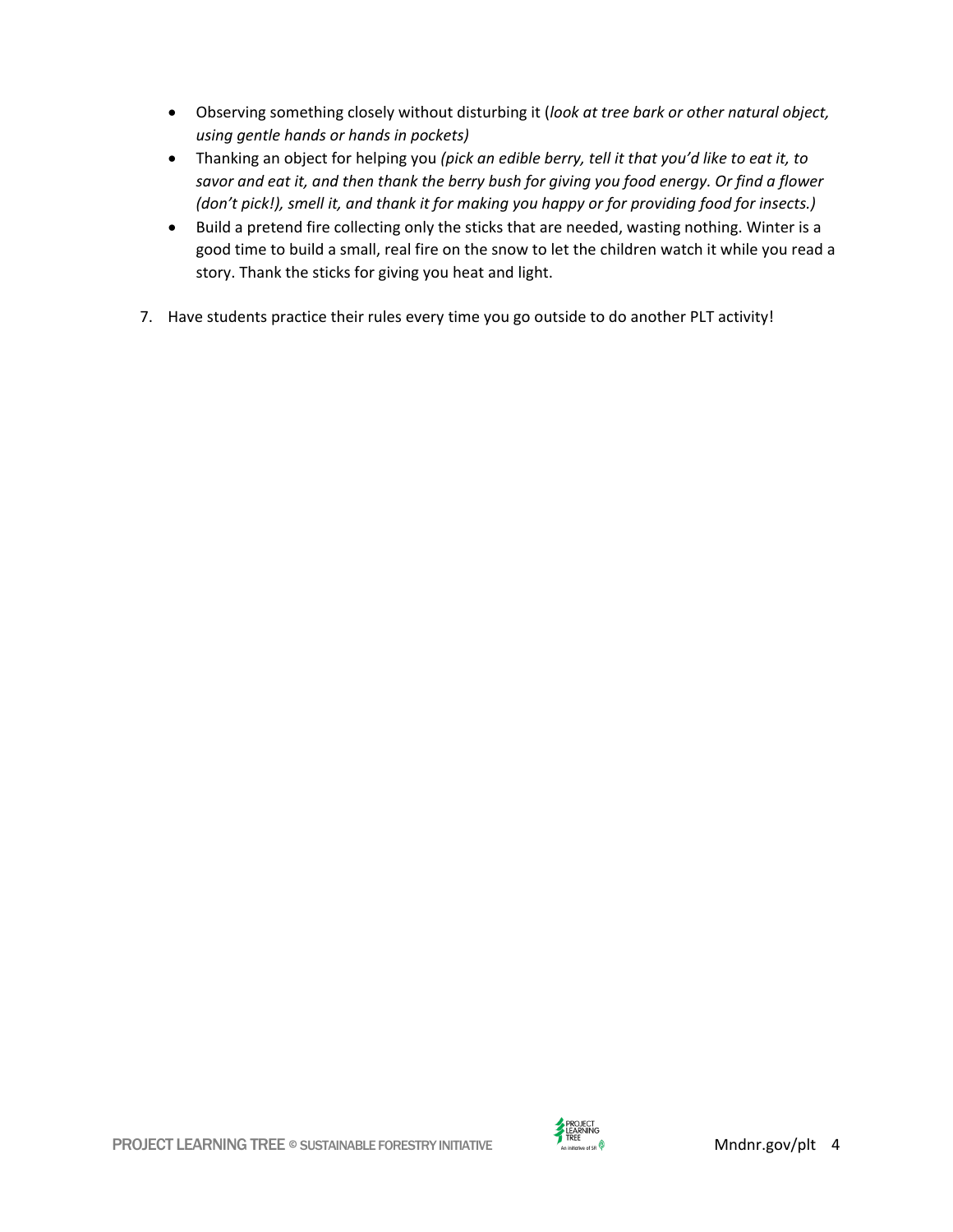# **Enrichment: Harvesting Giniginige***/Cansasa*

*(Shared by community members from Fond du Lac Ojibwe and Lower Sioux (Dakota) nations with the following message: "It does not matter who you are. You can do this if it is done the right way.")*

Beginning in February, find where red willow (red osier dogwood) grows in your area. Harvesting is not allowed in state or national parks and permission is required from landowners. Dogwood shrubs are six to 12 feet tall with bright red bark. If you do not have previously processed giniginige/ cansasa, it is appropriate to verbally thank the plant for allowing you to harvest it, and return later with the processed offering. If you have giniginige/cansasa, offer a small amount to the bush before beginning the harvest.

Using pruning shears or clippers, harvest only as many branches as you need (a little goes a long way). If possible, trim the top 5 inches of your branches and replant the cut ends into the soil for new growth if conditions allow.

Red willow (red osier dogwood) bark has an outer and inner layer. The red outer layer is thin and brightly colored. The inner layer is somewhat sticky and green in color. The inner layer is what makes the giniginige/cansasa.

Cut the harvested branches to 6- to 8-inch lengths for each student. Plastic knives are a safe option for removing both layers of bark.

Allow students to carefully remove the red outer bark, while leaving the green inner bark intact. The flat side of the plastic knives works best for this, as it makes it more difficult to remove both layers at the same time. Waste nothing. Save the red outer bark for other uses such as for making tea or fire starters. (Figure 1)



Figure 1: Removing the thin outer layer of red bark, which can be used for other purposes, such as for making tea or used as a fire starter.



Figure 2: Scraping the green inner bark from red osier dogwood to make giniginige/cansasa. *Photos by Rachel Breckenridge (Gida camp teacher). Reprinted with permission* 

Now have students remove the green inner bark. Again, this can be done using the plastic knives, although either side can be used now. Make sure that students do not remove the white (woody) layer beneath the green inner bark. (Figure 2) As it's removed, collect the green inner bark in boxes or baskets. Allow this material to dry, and you will have created giniginige/cansasa.

Use the finished product as an offering when students enter natural areas for lessons or activities. Bring some of the finished product back to the harvest site if a previous offering was made.

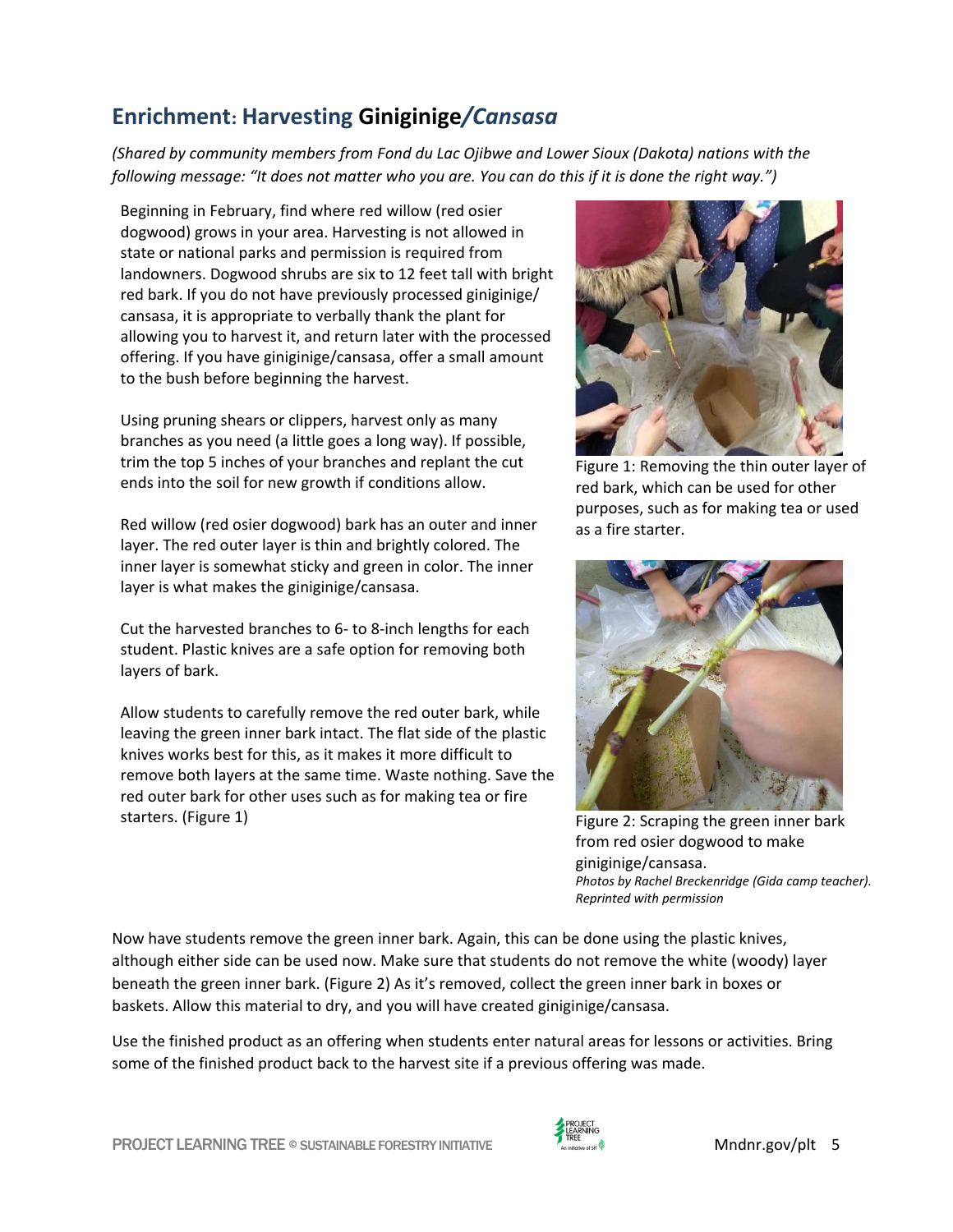#### **Long-term enrichment**

Create giniginige/cansasa with your students and learn to use it according to Ojibwe/Dakota tradition during your outdoor visits.

If you have a forest nearby, learn to identify some of the trees mentioned in the story. Label the trees for future reference and introduce your students to each tree over the year. To identify trees, invite a forester or tree expert or use a good tree ID book such as the *Beginner's Guide to Minnesota Trees*. You may want to add indigenous uses of each tree on the label, such as Maple (sap) or Birch (canoes, baskets). Consider planting some red-osier dogwood on your school grounds, with permission and support from grounds staff.

#### **Assessment Opportunities**

Visit a forest or schoolyard trees. Review the rules the students came up with. Observe how they practice their own rules and assess their behavior when outdoors.

Have students create similar "guidelines" for their environmental behavior at school. Encourage the students to word some rules positively, using Do's as well as Don'ts.

<span id="page-5-0"></span>Have students draw pictures of natural items. Help them write words describing what each item is used for.

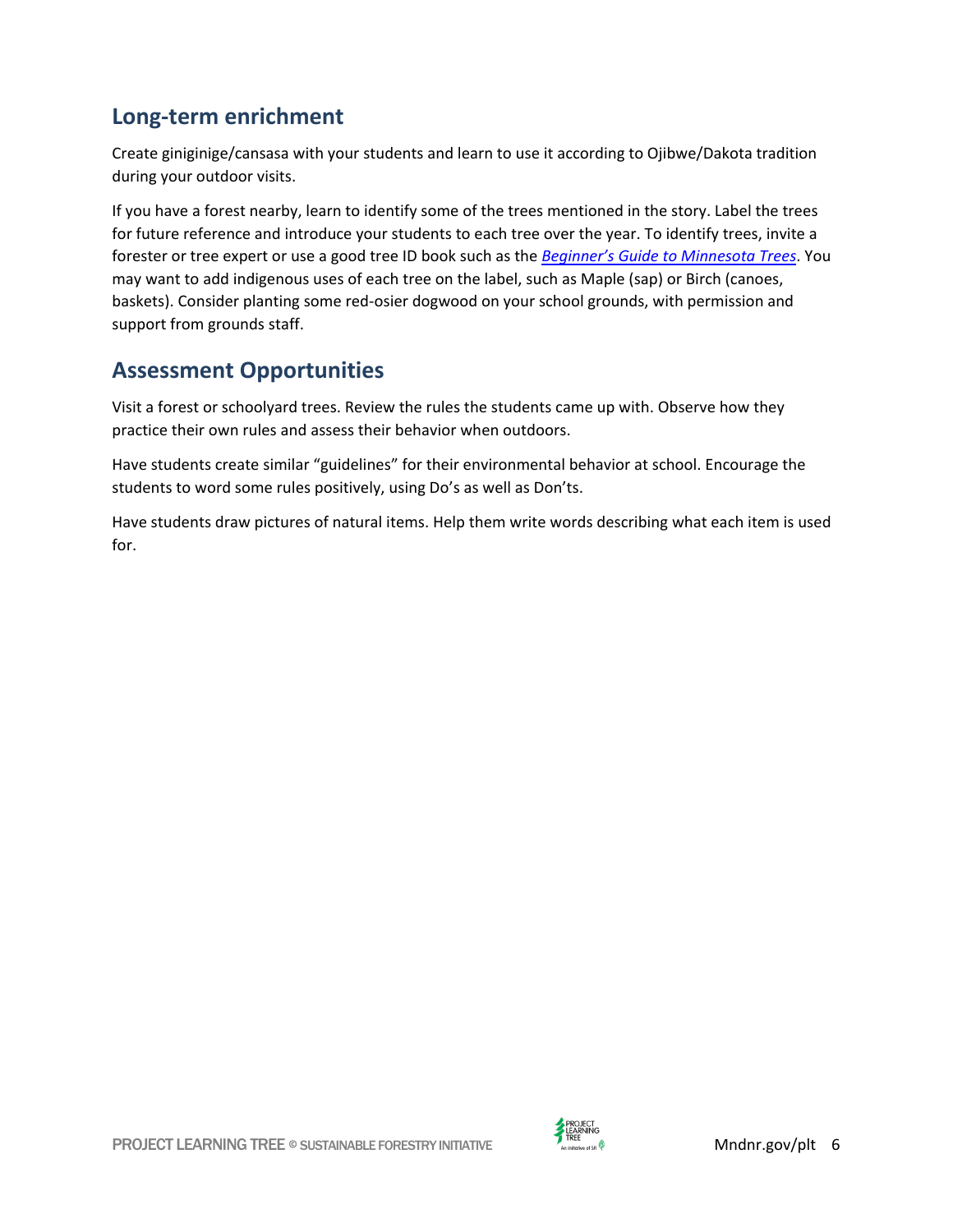# <span id="page-6-0"></span>**Student Page: Trees (Mitigoog)[iii](#page-12-2)**

As told by Nancy Jones (published in *Dibaajimowinan***[iv](#page-12-3)**, by the Great Lakes Indigenous Fish and Wildlife Council. (oral story)

There are many trees here where we live. Perhaps you call them differently; everybody has different teachings, the way they were raised. First I need to talk about this. All these trees in the bush have Indian names. Nanibosh  $\theta$  ga[v](#page-12-4)e them all Indian names when he made the earth. The spirit gave us these names so that we can carry them in a sacred manner. If you think about those trees, they all have spirit names. This is what Nanaboozhoo did, he gave all trees names.

That is the white spruce that was named. There are a lot of uses for the white spruce. So he (the white spruce) was asked, "How are you going to help the Anishinaabe when they get here?" "Oh there is a lot they can use me for," he said. "They might even make medicine out of me; they can use my tree-ness and my needles." "Spruce" is apparently what he is called in English.

The cedar tree, that was another one that was asked; "How will you help the Anishinaabe," Nanabosh asked. "Oh there are lots of ways I can help the Anishinaabe," he said. "When somebody has a child, they will use my wood to make a cradleboard. I have many uses that I can give them, when they want to made medicine from my being a tree. When someone is making a canoe, that is one use that will be used to make the strips of cedar on the bottom." And also these trees they will make other things like rice knockers, how it was said.

Next I will talk about the jack pine. "I will also help. I have medicine that the Anishinaabe could use." It is these boughs that these spruce hens eat. That is where the Anishinaabe looked for them to go get when he wanted to eat the spruce hen. "And that is the way I will try to help the Anishinaabe."

Then next the balsam tree arrived. "Oh me too, I shall help in many ways. For instance, when the Anishinaabe makes camp. They will use my boughs as a floor when they need something to lie on. If someone pokes at the lumpy pitch, the blister part of that tree, from there they will get medicine."

Then another one spoke up. "Me too! I carry medicine," the tree said. And now that white birch tree has many uses. My late father would make snowshoes by bending that birch tree. He also made a toboggan. And when he used the bark, he made many things with it. That is what one would use for roofing material long ago.

And now for the poplar<sup>[2](#page-6-1)</sup> tree. "I too have many gifts to help the Anishinaabe." We would eat sap from the bark of the poplar tree. It almost tastes like sugar. My grandmother told me "You are medicating yourselves when you eat that sap. That is medicine that you are eating."

The basswood, that is yet another one. There are many uses for the basswood when one peels the bark of the tree. After you peel the top bark, then you peel the layers off in strips. It was very light when it got dried.

Red willow, red willow. This is yet another one, a great medicine tree. Apparently the red willow said, "The Anishinaabe that are going to arrive will have many uses for me." This red willow I use when I make little birch bark baskets. I use them to sew on the trimmings, so that it can secure/reinforce around the



<span id="page-6-1"></span><sup>2</sup> Poplar is the local word for trees in the poplar family: aspens and cottonwoods.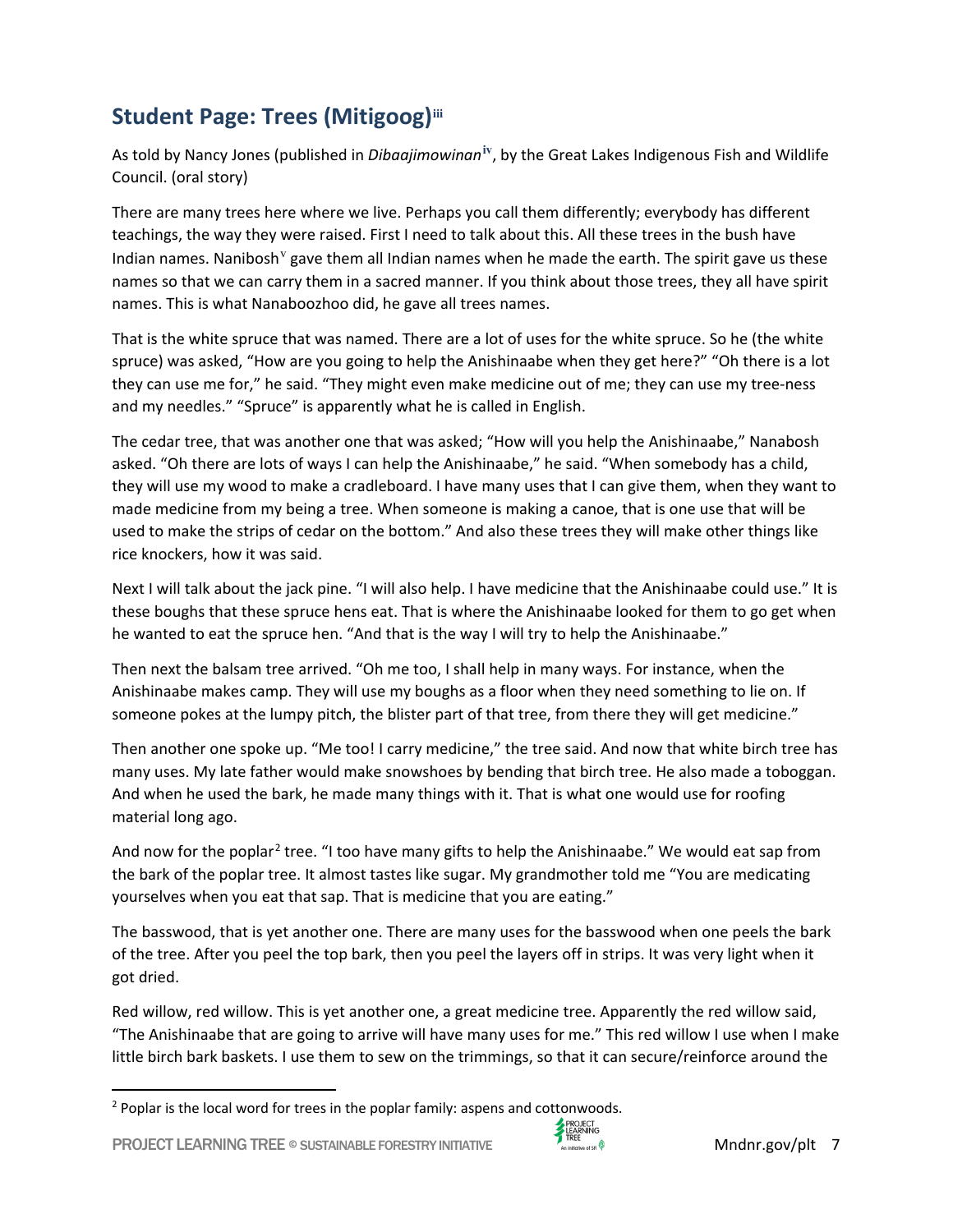birch bark basket, also when one makes a winnowing basket. It bends nicely, it bends very well when one uses it.

We know what to do when we are doing these things. No one should cut down a tree for no reason. Only if one has a purpose for it. That is what I was told not to do. Do not cut down a tree without a purpose. Only if you have a reason to use it like making a medicine or if one were to make a pipe stem. Even though the tree is rotten or falling, you should do something for the tree. You should also honor the tree and tell it why you are cutting it down. All the trees that you see standing, all of them are someone. That is someone that is standing. It also has a name. That is why you show respect to it. You do not cut it down for no reason. That is what I was told; that you should have respect for all things.

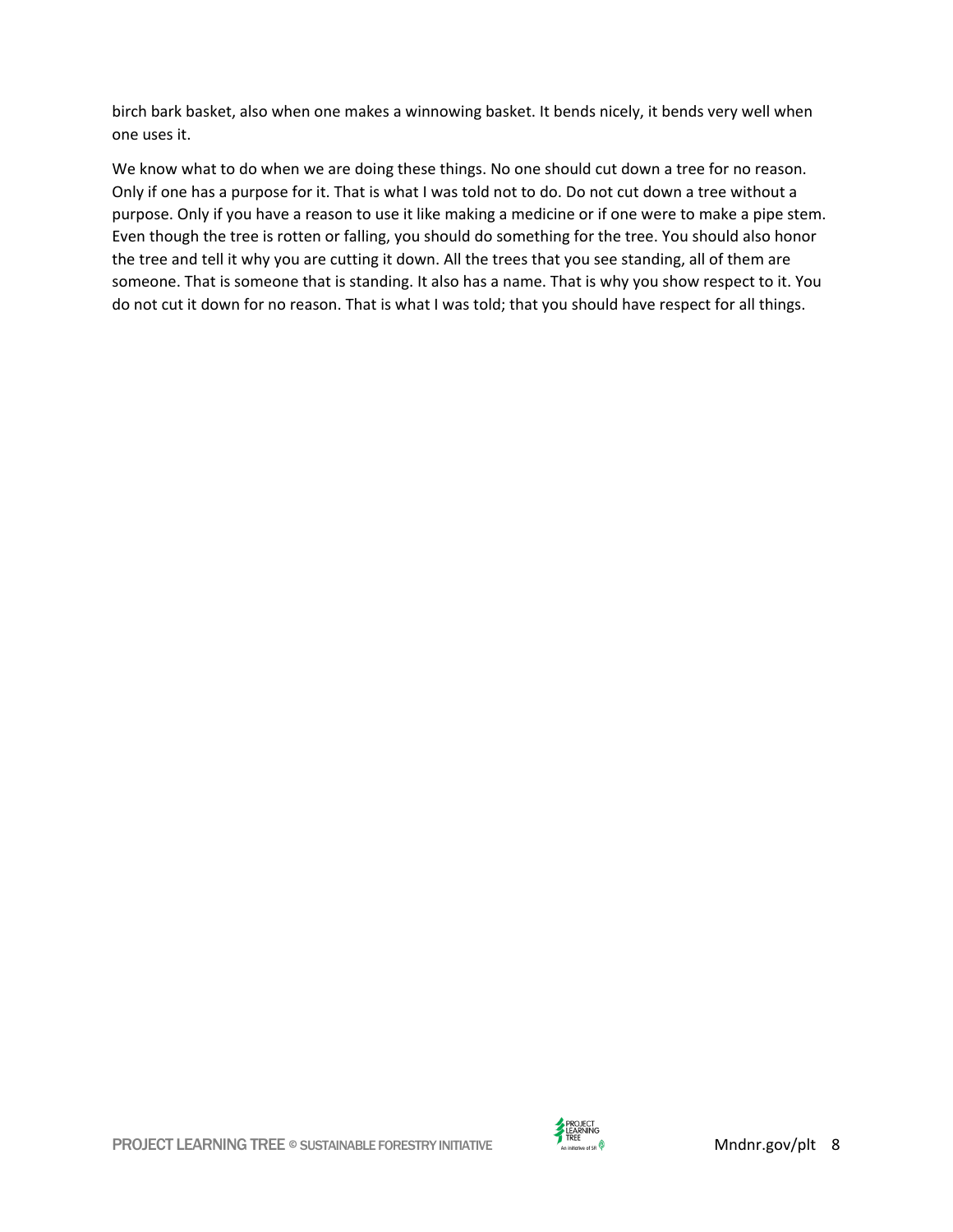#### <span id="page-8-0"></span>**Pictures of trees mentioned in** *Mitigoog* **story**



**White cedar** *Thuja occidentalis*

**White spruce** *Picea glauca*

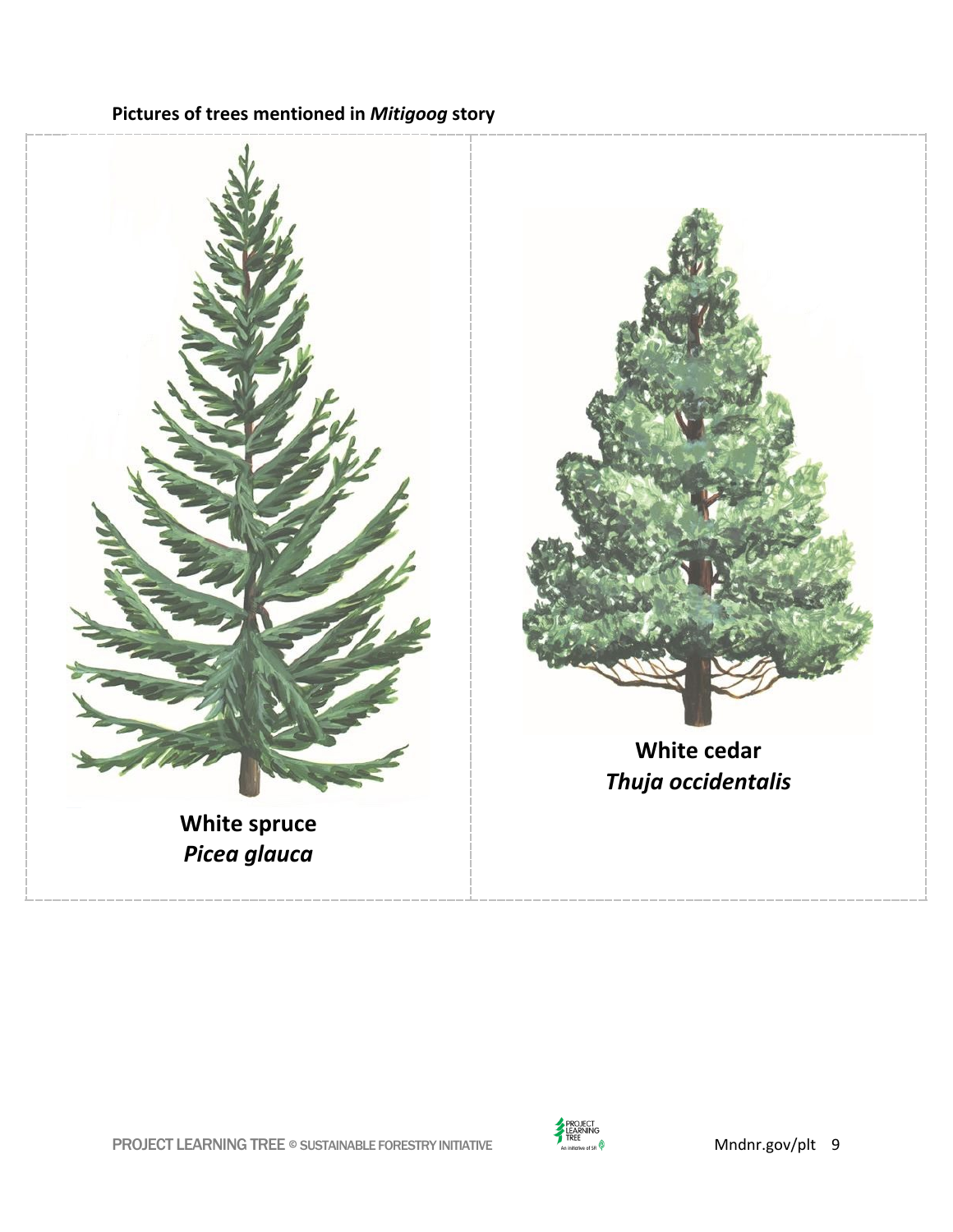



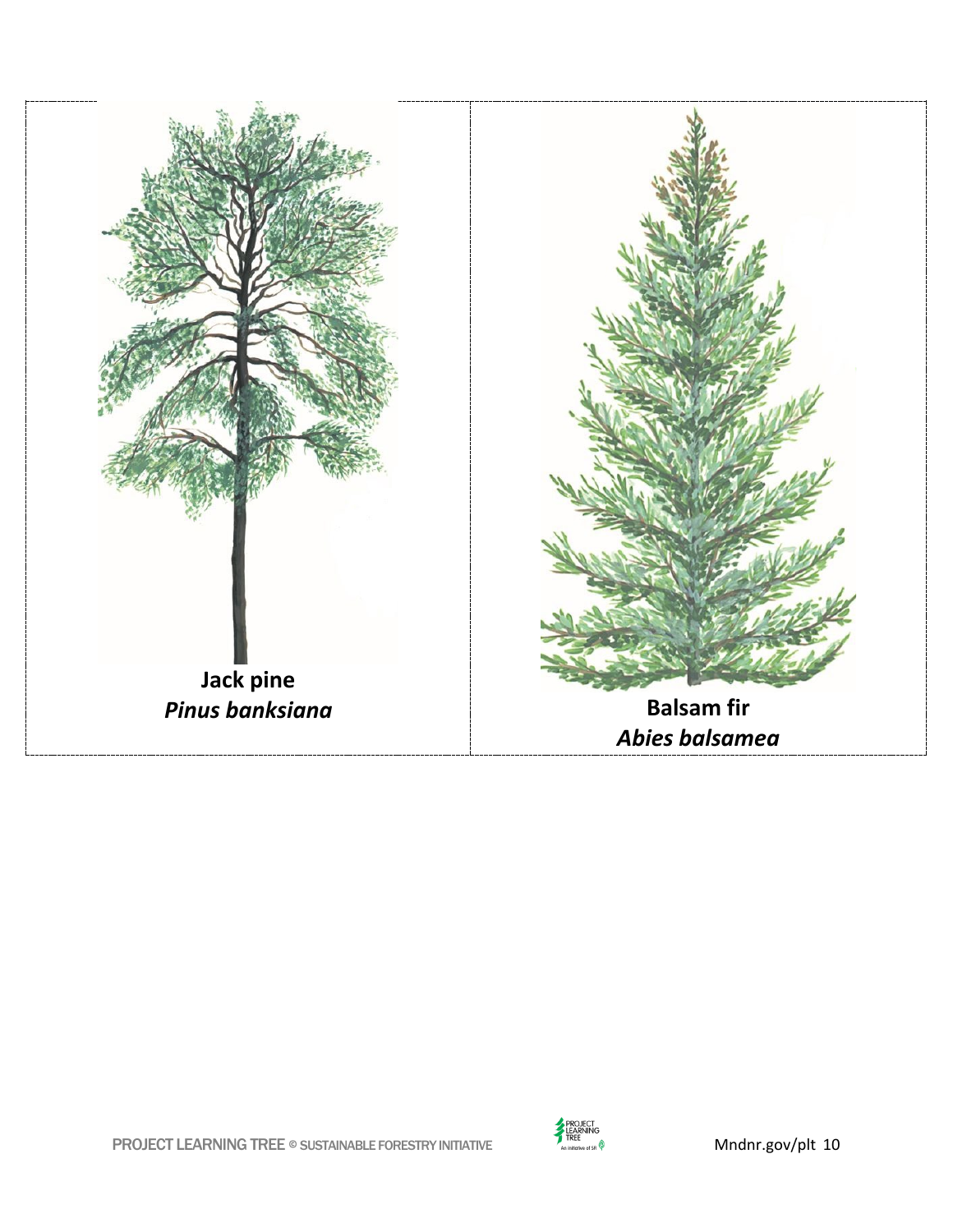

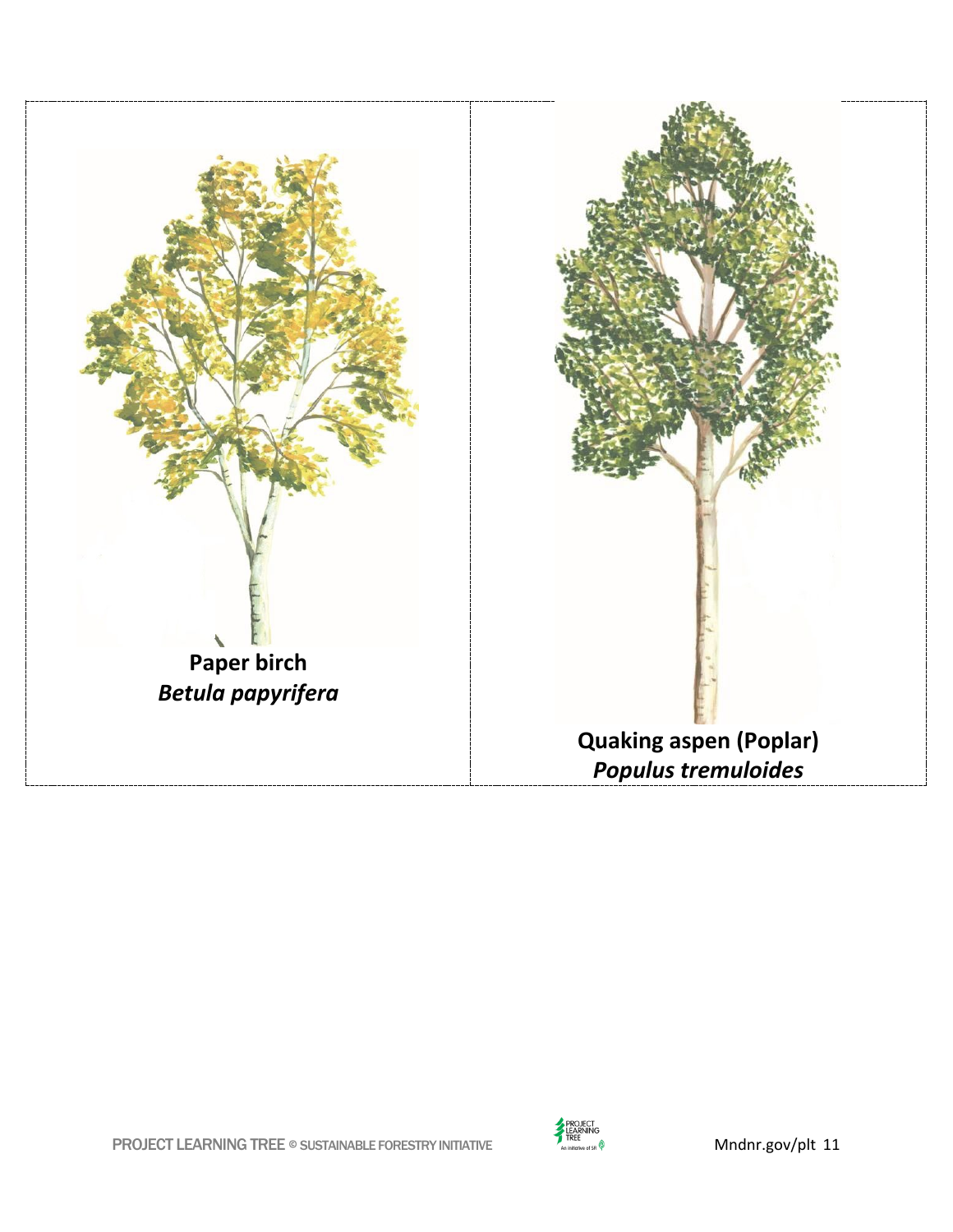